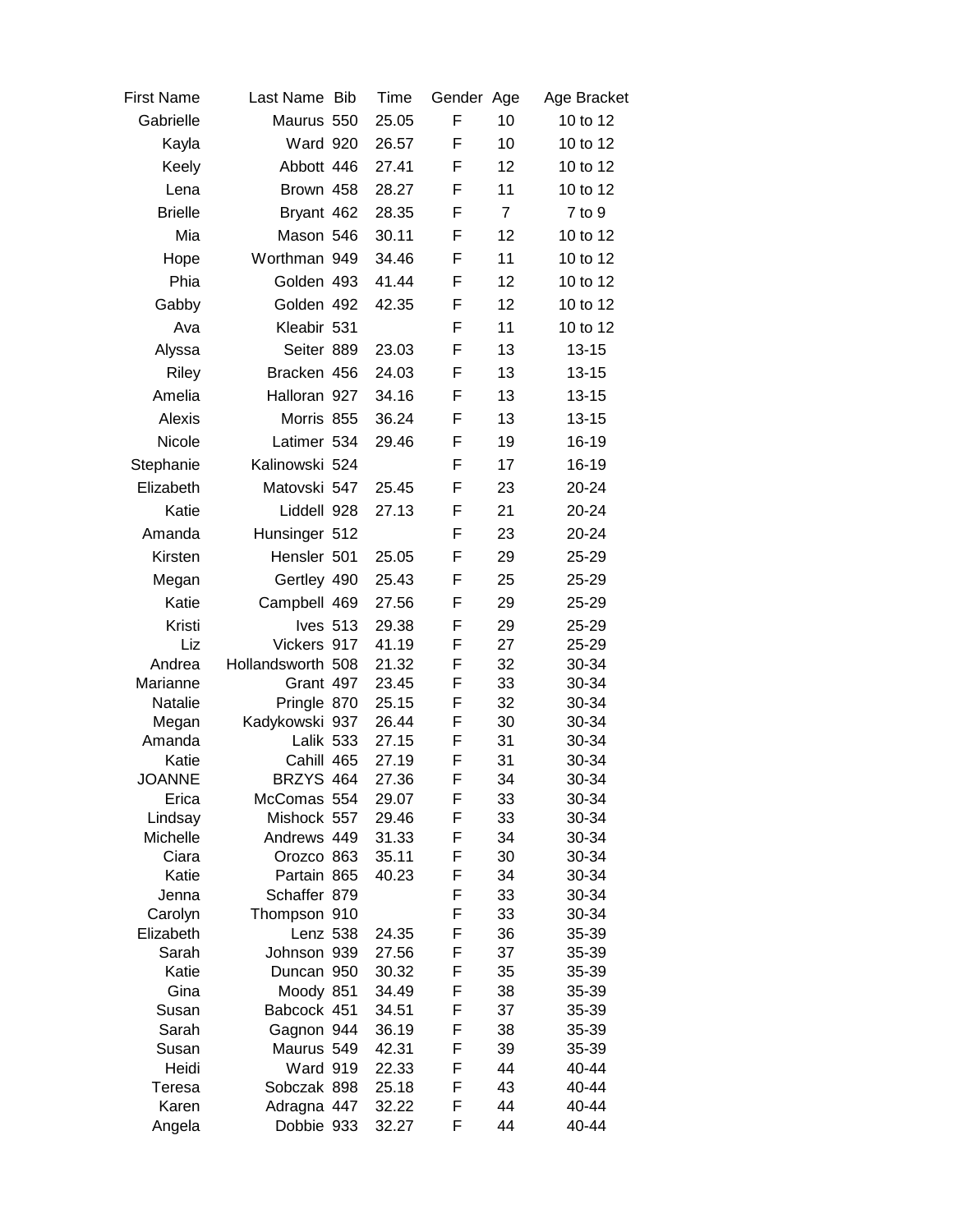| Sheena          | Gonzales 496    | 35.32          | F      | 43 | 40-44                  |
|-----------------|-----------------|----------------|--------|----|------------------------|
| Jennifer        | Morris 854      | 36.32          | F      | 43 | 40-44                  |
| Lisa            | Wood 923        |                | F      | 42 | 40-44                  |
| Robin           | Linfield 542    | 23.32          | F      | 49 | 45-49                  |
| Christy         | Hendricksen 500 | 35.40          | F      | 47 | 45-49                  |
| Amy             | Morgan 852      | 22.51          | F      | 50 | 50-54                  |
| Shelly          | DeMoss 476      | 24.14          | F      | 53 | 50-54                  |
| Karin           | Richardson 931  | 26.27          | F      | 51 | 50-54                  |
| April           | Gardner 489     | 30.10          | F      | 54 | 50-54                  |
| Laura           | Hoffman 506     | 34.50          | F      | 52 | 50-54                  |
| Heidi           | Rohloff 875     | 36.04          | F      | 54 | 50-54                  |
| Janet           | Smith 897       |                | F      | 51 | 50-54                  |
| Mary            | Shears 891      | 26.29          | F      | 58 | 55-59                  |
| Susan           | Klarr 530       | 32.37          | F      | 55 | 55-59                  |
| Carla           | Bailo 452       | 34.50          | F      | 57 | 55-59                  |
| MaryAnne        | Lloyd 543       | 35.29          | F      | 57 | 55-59                  |
| Mary C          | Scott 887       | 33.01          | F      | 62 | 60-64                  |
| Margaret        | Somers 901      | 33.46          | F      | 60 | 60-64                  |
| Cecilia         | Brzys 463       | 29.22          | F      | 69 | 65-69                  |
| Lucy            | Hockin 505      |                | F      | 68 | 65-69                  |
| Adam            | Govan 941       | 21.04          | M      | 12 | 10 to 12               |
| Nicolas         | Sobczak 899     | 21.48          | M      | 12 | 10 to 12               |
| JP              | Mavel 552       | 22.19          | M      | 12 | 10 to 12               |
| James           | Jameson 514     | 23.28          | M      | 11 | 10 to 12               |
| Joshua          | Williams 922    | 23.30          | M      | 12 | 10 to 12               |
| Mason           | Brown 460       | 26.04          | М      | 12 | 10 to 12               |
| lan             | Scheels 882     | 26.30          | M      | 11 | 10 to 12               |
| Matthew         | Schmidt 883     | 27.09          | М      | 12 | 10 to 12               |
| <b>Duke</b>     | McDonald 926    | 27.09          | M      | 12 | 10 to 12               |
| Spencer         | Nicoloff 859    | 29.58          | М      | 12 | 10 to 12               |
| Noah            | Hockin 942      | 31.11          | М      | 9  | $7$ to $9$             |
| <b>Brady</b>    | Little 946      | 31.22          | М      | 11 | 10 to 12               |
| Calvin          | McIntosh 925    | 31.32          | M      | 12 | 10 to 12               |
| Patrick         | Russell 877     | 31.53          | M      | 11 | 10 to 12               |
| Dean            | Jordan 519      | 34.14          | М      | 9  | 7 to 9                 |
| Jack            | Partain 866     | 40.05          | M      | 8  | $7$ to $9$             |
| Joey            | Golden 494      | 41.57          | Μ      | 11 | 10 to 12               |
| Cayden          | Sleek 894       |                | М      | 11 | 10 to 12               |
| William         | Tutro 915       |                | М      | 11 | 10 to 12               |
| Steven          | Bosworth 455    | 18.12          | M      | 14 | $13 - 15$              |
| Reiner          | Kandt 525       | 18.30          | M      | 14 | $13 - 15$              |
| Reid            | Brower 457      | 19.06          | M      | 14 | $13 - 15$              |
| Dominick        | Foytek 486      | 19.24          | M      | 15 | $13 - 15$              |
| Antonio         | Sobczak 900     | 19.29          | M      | 14 | $13 - 15$              |
| Dawson          | O'Donnell 861   | 19.33          | M      | 15 | $13 - 15$              |
| Logan           | Edwards 484     | 19.44          | Μ      | 14 | $13 - 15$              |
| <b>Nick</b>     | Stevenson 904   | 19.45          | M      | 15 | $13 - 15$              |
| Cameron         | Lewis 539       | 19.47          | M      | 14 | $13 - 15$              |
| Vince           | McDonald 555    | 20.01          | M      | 14 | $13 - 15$              |
|                 | Hain 498        |                |        | 14 |                        |
| Cameron<br>Noah | Clemens 470     | 20.25<br>20.30 | М<br>Μ | 15 | $13 - 15$<br>$13 - 15$ |
| <b>Brendon</b>  | Stec 903        | 20.51          | Μ      | 14 | $13 - 15$              |
| Michael         | Symanzik 948    | 20.54          | Μ      | 15 | $13 - 15$              |
| Graydon         | McIntosh 556    | 20.55          | M      | 14 | $13 - 15$              |
| Cameron         | Beals 454       | 21.08          | M      | 15 |                        |
|                 |                 |                |        |    | 13-15                  |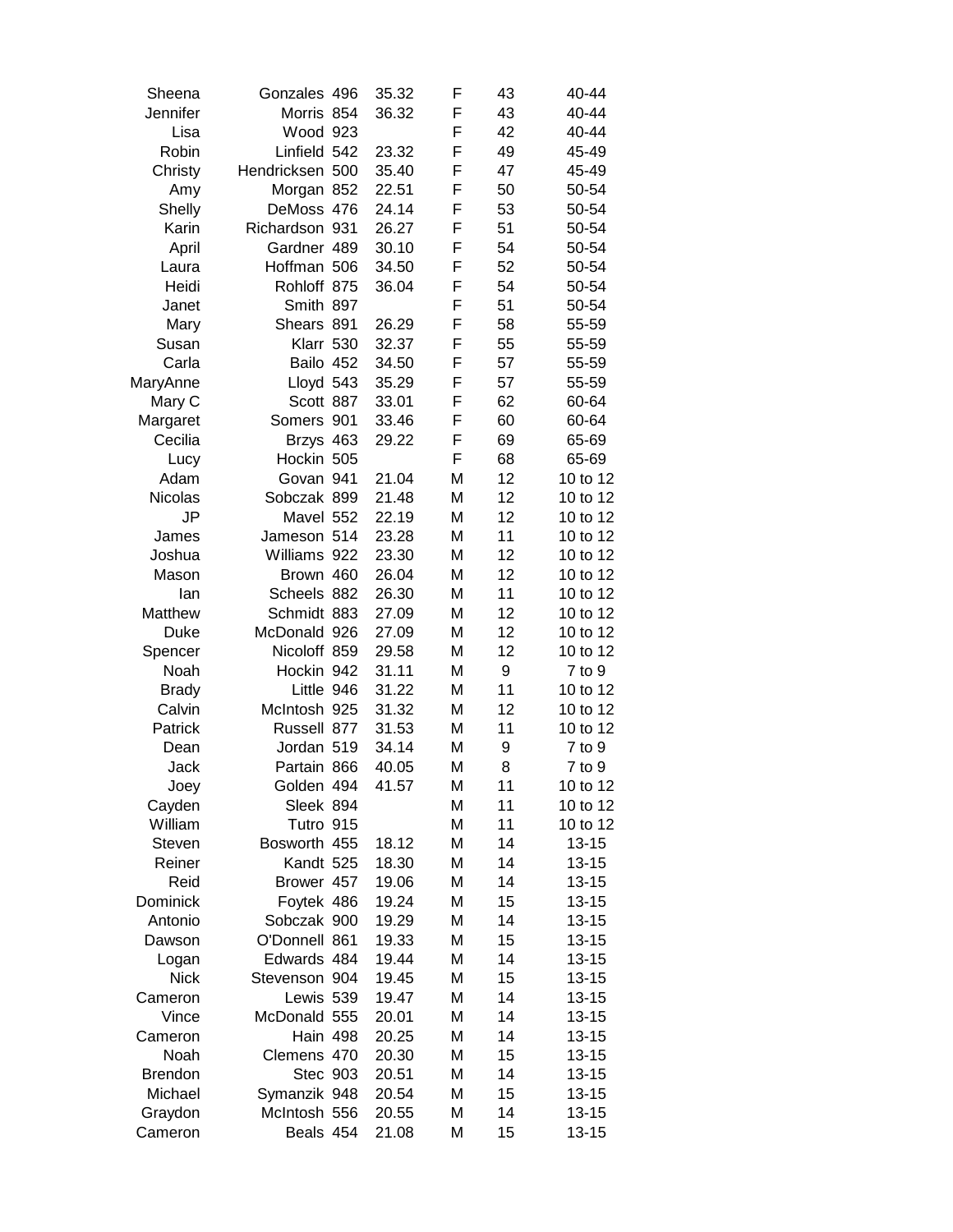| Wyatt          | Richardson 872    | 21.25 | M | 15 | $13 - 15$ |
|----------------|-------------------|-------|---|----|-----------|
| Johnny         | Hesterman 503     | 21.57 | M | 14 | $13 - 15$ |
| Logan          | Szewczyk 908      | 22.37 | M | 13 | $13 - 15$ |
| Aidan          | Oakley 860        | 23.09 | M | 13 | $13 - 15$ |
| Adam           | Curtis 472        | 23.39 | M | 15 | $13 - 15$ |
| Jacob          | Dunham 481        | 24.03 | M | 14 | $13 - 15$ |
| Zach           | Robins 874        | 24.58 | M | 15 | $13 - 15$ |
| Alex           | Jowett 520        | 26.17 | M | 13 | $13 - 15$ |
| Shane          | Jowett 521        | 26.21 | M | 13 | $13 - 15$ |
| Connor         | Wallis 918        | 26.42 | M | 14 | $13 - 15$ |
| Weston         | Urtel 916         | 27.05 | M | 13 | $13 - 15$ |
| Robert         | Davies 943        | 27.09 | M | 13 | $13 - 15$ |
| <b>Brian</b>   | Swegles 907       | 27.21 | M | 15 | $13 - 15$ |
| Ryan           | Szewczyk 909      | 28.17 | M | 15 | $13 - 15$ |
| Cole           | Archer 450        | 28.44 | M | 14 | $13 - 15$ |
| Robert         | Davis 475         |       | M | 13 | $13 - 15$ |
| Ethan          | Showek 893        |       | M | 14 | $13 - 15$ |
| Alex           | Liddell 540       |       | M | 15 | $13 - 15$ |
| Steven         | Prudhomme 871     |       | M | 15 | $13 - 15$ |
| Haden          | Gallentine 488    | 19.04 | M | 17 | 16-19     |
| Alec           | DeMoss 477        | 19.10 | M | 16 | 16-19     |
| Ben            | Jones 517         | 19.22 | M | 16 | 16-19     |
| Nathaniel      | Dobrick 479       | 19.24 | M | 17 | 16-19     |
| Alex           | White 921         | 19.25 | M | 18 | 16-19     |
| Miguel         | Lopez 545         | 19.29 | M | 16 | 16-19     |
| Jacob          | London 544        | 19.29 | M | 18 | 16-19     |
| Nolan          | Smith 896         | 19.49 | M | 17 | 16-19     |
| Eduardo        | Herrera-Perez 502 | 19.55 | M | 16 | 16-19     |
| Valentin       | Schnitzel 884     | 19.59 | M | 19 | 16-19     |
| Vladimir       | Schnitzel 885     | 20.10 | M | 17 | 16-19     |
| Johnathan      | Fudala 487        | 20.47 | M | 17 | 16-19     |
| Joe            | Curtis 473        | 20.55 | M | 17 | 16-19     |
| Ben            | Nagy 856          | 21.36 | M | 17 | 16-19     |
| Ethan          | Poet 869          | 21.40 | М | 17 | 16-19     |
| Zachary        | Kalinowski 523    | 22.21 | M | 17 | 16-19     |
| Griffin        | Klevering 532     | 22.53 | M | 18 | 16-19     |
| lan            | Gesler 491        | 24.21 | М | 17 | 16-19     |
| Connor         | Hudgens 510       |       | М | 17 | 16-19     |
| Greg           | Jowett 522        |       | М | 18 | 16-19     |
| Spencer        | Hoffman 507       |       | M | 20 | 20-24     |
| Geddy          | Trebus 913        |       | M | 24 | 20-24     |
| Zack           | Kadykowski 936    | 20.40 | M | 29 | 25-29     |
| Joseph         | Klarr 529         | 26.39 | М | 27 | 25-29     |
| Michael        | Calus 468         | 39.58 | М | 29 | 25-29     |
| Ryan           | Kendall 526       | 19.10 | М | 32 | 30-34     |
| Andy           | <b>Saks 878</b>   | 19.45 | М | 33 | 30-34     |
| <b>Brenton</b> | Montie 560        | 20.58 | М | 33 | 30-34     |
| John           | LeBlanc 536       | 22.58 | М | 32 | 30-34     |
| Adam           | Peruski-Smith 868 | 22.59 | М | 31 | 30-34     |
| <b>Brett</b>   | Traub 912         | 23.02 | М | 31 | 30-34     |
| Tom            | DiCicco 478       | 23.25 | M | 32 | 30-34     |
| Ryan           | Smith 895         | 24.54 | М | 31 | 30-34     |
| Jeff           | Hollandsworth 509 | 26.37 | М | 32 | 30-34     |
| Andrew         | Davey 474         | 28.08 | M | 30 | 30-34     |
| lain           | Bryant 461        | 28.35 | М | 33 | 30-34     |
|                |                   |       |   |    |           |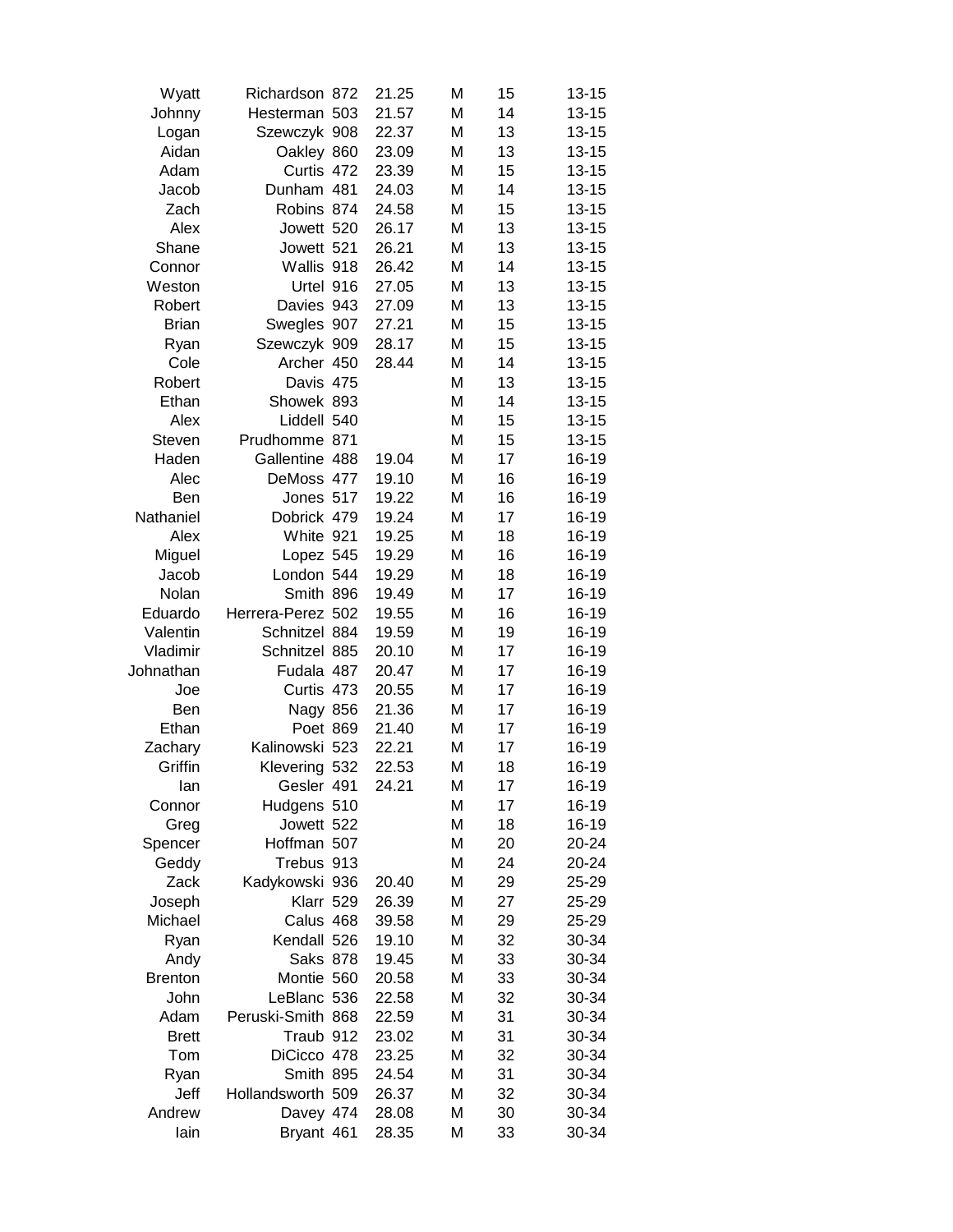| Carrie          | Jernigan 515             |        | 29.58          | M      | 33       | 30-34          |
|-----------------|--------------------------|--------|----------------|--------|----------|----------------|
| James           | Andrews 448              |        | 31.29          | M      | 32       | 30-34          |
| Tyler           | Finnegan 485             |        | 31.50          | M      | 31       | 30-34          |
| Joe             | Schaffer 880             |        |                | M      | 33       | 30-34          |
| Paul            | Stachura 902             |        | 29.06          | Μ      | 39       | 35-39          |
| Shaun           | Nicoloff 858             |        | 30.01          | M      | 38       | 35-39          |
| Andy            | Brown 459                |        | 30.08          | M      | 38       | 35-39          |
| Jason           | Tront 914                |        | 30.40          | M      | 37<br>41 | 35-39          |
| Jeremy          | Ortwine 864<br>Mavel 551 |        | 20.48<br>22.39 | M<br>M | 42       | 40-44<br>40-44 |
| Jason<br>Dennis | Callovi 467              |        | 22.45          | M      | 40       | 40-44          |
| Raul            | Tangirali 929            |        | 23.56          | M      | 44       | 40-44          |
| Jeffery         | Maurus 548               |        | 25.44          | M      | 40       | 40-44          |
| Timothy         | Kero 527                 |        | 26.14          | M      | 44       | 40-44          |
| Josh            | Scheels 881              |        | 26.31          | M      | 43       | 40-44          |
| <b>Brian</b>    | Strain 906               |        | 27.24          | M      | 40       | 40-44          |
| Marty           | Leftwich 537             |        | 29.05          | M      | 40       | 40-44          |
| <b>Tobias</b>   | Schoenherr 886           |        | 30.17          | M      | 43       | 40-44          |
| Doug            | Nale 857                 |        | 32.28          | M      | 42       | 40-44          |
| Chris           | Costa 471                |        | 19.03          | M      | 48       | 45-49          |
| Jeff            | Kevering 528             |        | 21.58          | M      | 47       | 45-49          |
| David           | Montague 559             |        | 24.23          | M      | 45       | 45-49          |
| John            | Latimer III 535          |        | 26.23          | M      | 49       | 45-49          |
| Michael         | Perovich 867             |        | 27.32          | M      | 48       | 45-49          |
| Mack            | Dobbie 932               |        | 27.37          | M      | 45       | 45-49          |
| Samuel Blake    | Gonzales 495             |        | 27.39          | M      | 47       | 45-49          |
| <b>Tory</b>     | Showek 892               |        | 29.19          | M      | 45       | 45-49          |
| Mark<br>Paul    | Little 945<br>Mayer 553  |        | 31.11<br>17.50 | M<br>M | 46<br>51 | 45-49<br>50-54 |
|                 |                          |        |                |        |          |                |
| Vic             | Zitny 935                |        | 21.08          | M      | 54       | 50-54          |
| Edward          | Morgan 853               |        | 24.10          | M      | 50       | 50-54          |
| Kent            | Symanzik 947             |        | 24.40          | M      | 54       | 50-54          |
| William         | Linfield 541             |        | 26.57          | M      | 52       | 50-54          |
| Joseph          | Johnson 516              |        | 29.11          | M      | 51       | 50-54          |
| Kevin           | Ronquillo 876            |        | 29.28          | M      | 50       | 50-54          |
| Rodney          | Richer 873               |        | 33.16          | M      | 50       | 50-54          |
| Michael         | Jordan 518               |        | 33.51          | M      | 52       | 50-54          |
| Mark            | Harden 499               |        |                | М      | 50       | 50-54          |
| D Thomas        | Nicholson 934            |        | 20.26          | M      | 59       | 55-59          |
| Roger           | Burgess 938              |        | 21.58          | М      | 56       | 55-59          |
| David           | Shears 890               |        | 26.31          | M      | 58       | 55-59          |
| Todd            | Stone 905                |        | 27.12          | M      | 55       | 55-59          |
| <b>Kirk</b>     | Erven 930                |        | 27.53          | M      | 55       | 55-59          |
| Chris           | Eckler 482               |        | 28.24          | M      | 58       | 55-59          |
| Paul            | Eckler 483               |        | 29.17          | M      | 59       | 55-59          |
| <b>Terry</b>    | Calhoun 466              |        | 45.16          | M      | 55       | 55-59          |
| Mike            | Scott 888                |        | 27.52          | M      | 63       | 60-64          |
| Edward          | O'Reilly 862             |        | 28.20          | M      | 64       | 60-64          |
| Mark            | Hunsinger 511            |        | 32.58          | М      | 61       | 60-64          |
|                 |                          | Ho 504 | 35.34          | М      | 67       | 65-69          |
| George          |                          |        |                |        |          |                |